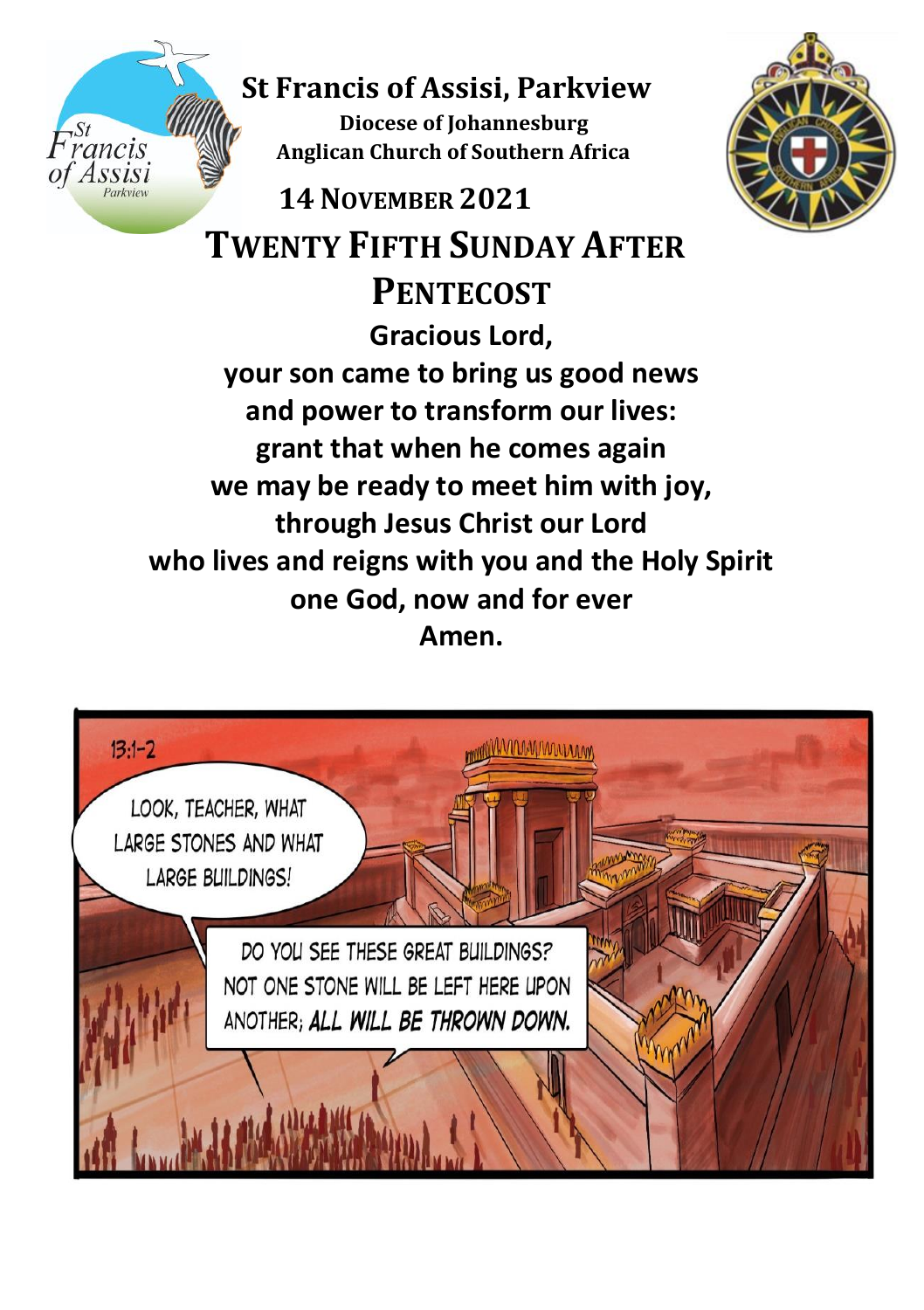## **READINGS FOR TODAY**

1 Samuel 1:4-20 1 Samuel 2:1-10 Hebrews 10:11-14 Mark 13:1- 13

## **THE PRAYERS OF THE CHURCH**

We pray for **The Anglican Church of Australia.** We pray for Steve our Bishop and our Diocese, for Thabo our Metropolitan and the Anglican Church of Southern Africa, for Justin of Canterbury, the Anglican Communion, and all Christians in the world.

## **PRAYER FOR THE WORLD**

Dear Lord and Father, now that the COP26 international meeting has completed its deliberations and decisions we pray that these decisions will be carried out in full. We pray that the improvements to be made in poorer countries by wealthy ones will in fact take place, so that global warming will be halted or reversed.

On this Remembrance Sunday we pray for all whom we remember this day: grace to the living; to the departed rest and to the people of every nation grant peace and accord. Amen.

#### **PRAYERS FOR PARISHIONERS:**

We pray for all who are preparing for and writing exams, that during this time of challenge they find peace and security in God. May it be a time of clarity of thought, well-focused minds, and responsibly managed time.

**Birthdays: Sunday 14:** Daniel Smith; John Speedy; Caroline Vorster; Sue Mayne; Joanne Speedy **Monday 15:** Tsungi Singadi **Tuesday 16:** Rupert Schonborn; Errol Williamson **Wednesday 17:** Tongai Furusa; **Friday 19:** Nick Norman **Saturday 20:** Yemurai Furusa, Jenna-Nay Kamps; William Mills, Holly Nelson

**Wedding Anniversaries: Sunday 14:** Annastacia and Gary Martin **Wednesday 17:** Lee and Zara Bromfield; Marina and Bruce Rubidge

**Families to be prayed for this week:** Paul, Ceri, Ross, Kim, and Craig YAMMIN. Bongumusa ZUNGU, Sibongiseni SHINGANGE and Qhayiya LUVOYU; Tsungie Zwambila and Cuthbert TINAVAPI; Jackie ZWAMBILA: Mandana, Rammika, Ramishka and Devishka ABEYAWARDENA; Susan ALEXANDER; Katy ALEXANDER

**For those in need of prayer:** Susan Alexander; Bianca Beaumont; Isaac Bergover; Richard Boyce; Paul Germond; Lerato Mapefane; Joshua Miles Mckinnon; Thabani Mudau; Wendy Price; John Reynders; John Ridler; Alicia Siyasiya; Mike Williams: Francis and Lindy Wilson. **And for those who have long-term needs**: Lucille Evans; Maria Frahm-Arp; Marilyn

Gianadda; Elzett Mufamadi; Thandazo Ndlovu; Byron Spratt.

**Year's Mind:** Thomas Rasmussen; Norma Slaney

# ECO QUOTE

While we all are set on our paths our goal must be to make a difference in the world – even if our contribution is minimal. "What you do makes a difference, and you have to decide what kind of difference you want to make." **Dr Jane Goodall**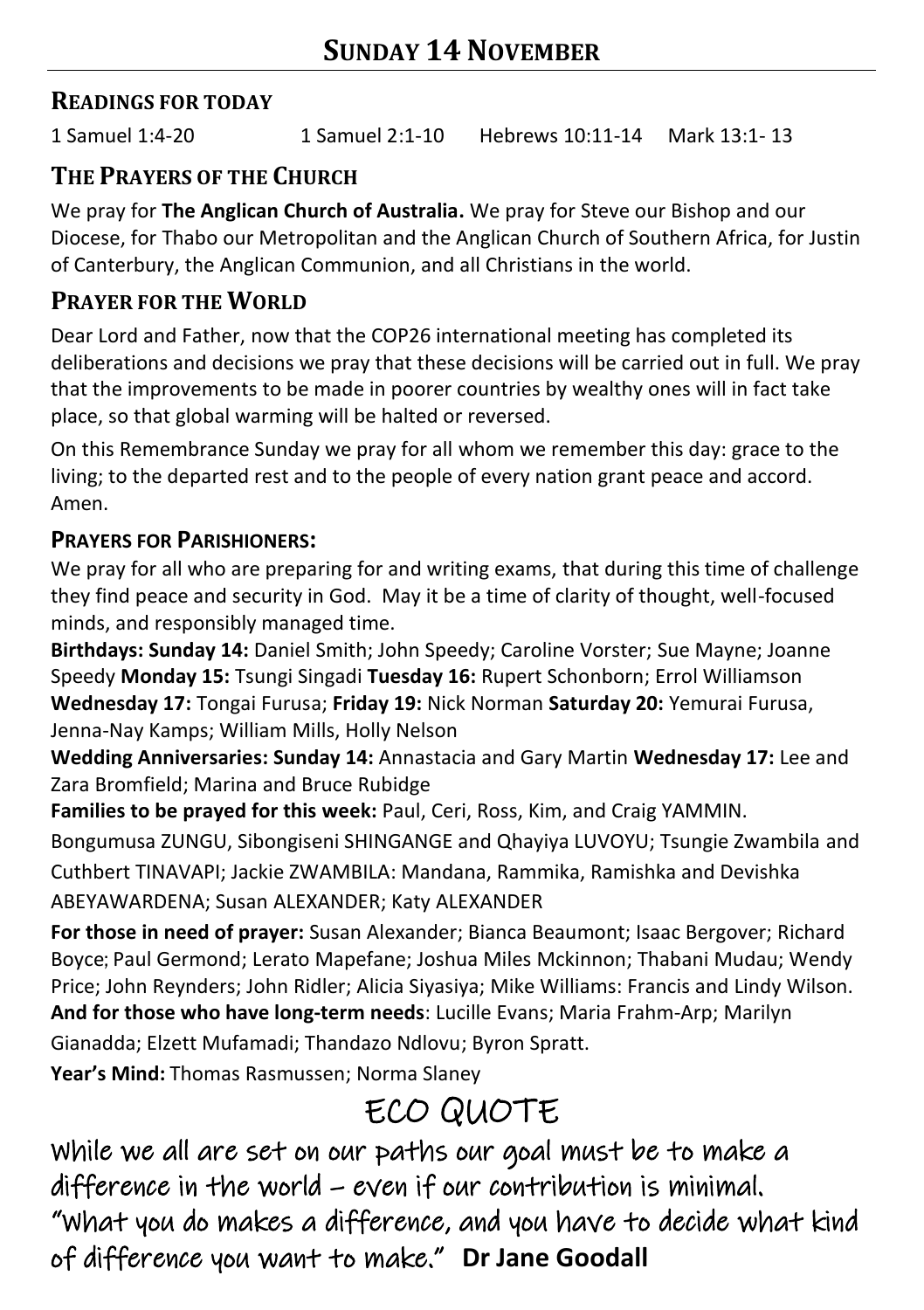| Wednesday | <b>Reflection on YouTube</b>                             |  |  |  |
|-----------|----------------------------------------------------------|--|--|--|
| Friday    | 7:00 am Eucharist on Zoom                                |  |  |  |
|           | https://us02web.zoom.us/j/87859747270                    |  |  |  |
| Friday    | 4:00 pm & 6:00 pm Youth meet on Zoom.                    |  |  |  |
| Saturday  | <b>Meditation</b> (Fourth Saturday of the month)         |  |  |  |
| Sunday    | 8:30 am Church Inclusive - Live on YouTube               |  |  |  |
|           | https://www.youtube.com/channel/UCt35PbtR ZhmeLxXjQ3EIBg |  |  |  |

# **SOME NOTICES**

#### **REMEMBRANCE SUNDAY: REMEMBERING ALL WHO HAVE DIED IN WAR**

On the 103rd anniversary of World War I, a great and terrible struggle, we reflect on the sacrifice of all who died in that war whose enduring legacy shaped the social, economic, and political fabric of the last century. We continue to pray for all who are affected by the horror of war and those who have lost loved ones to violence. We pray for peace and peacemakers throughout the world.

#### **OUR NEW RECTOR IS VEN MICHELLE PILET**

We look forward to welcoming Michelle to St Francis from 1 December. We pray for Michelle as she makes this move and her ministry among us.

#### **PARISH AUCTION SITE**

This auction site has been set to help raise funds for St Francis of Assisi Parkview and any other worthy causes associated with the church and the community. All payments for bids won can be made directly into the church bank account. You are welcome to contact the office if you have any items you would like to auction. Please visit the site using this link and place your bids. <https://www.myminiauction.com/stfrancisparkview>

#### **2022 PLANNING MEETING**

This will occur in **January**. Your input is most welcome and needed. As a community we will gather and look forward to the possibilities and plans the new year holds for us. We will share the date and time shortly

#### **ADVENT 2021**

Advent begins this year on Sunday, November 28. We have plans including:

- **An Advent Quite Morning** on Saturday November 27, 8:30-11:00 with a light breakfast ending with a Eucharist
- **Advent Meditations** every Saturday morning at 8:30 in person in the Church
- **Advent Market**  5 December after church (contact Val Archer for further information 083 701 9443)

#### **COMMUNITY CHRISTMAS LUNCH: THURSDAY DECEMBER 16, FROM 9:00 AM**

Planning for our Community Christmas Lunch is under way. We are looking for both donations and volunteers. A list for how you can participate and contribute has been circulated. There is also one at the back of the church. Please let the office know what you will be able to do.